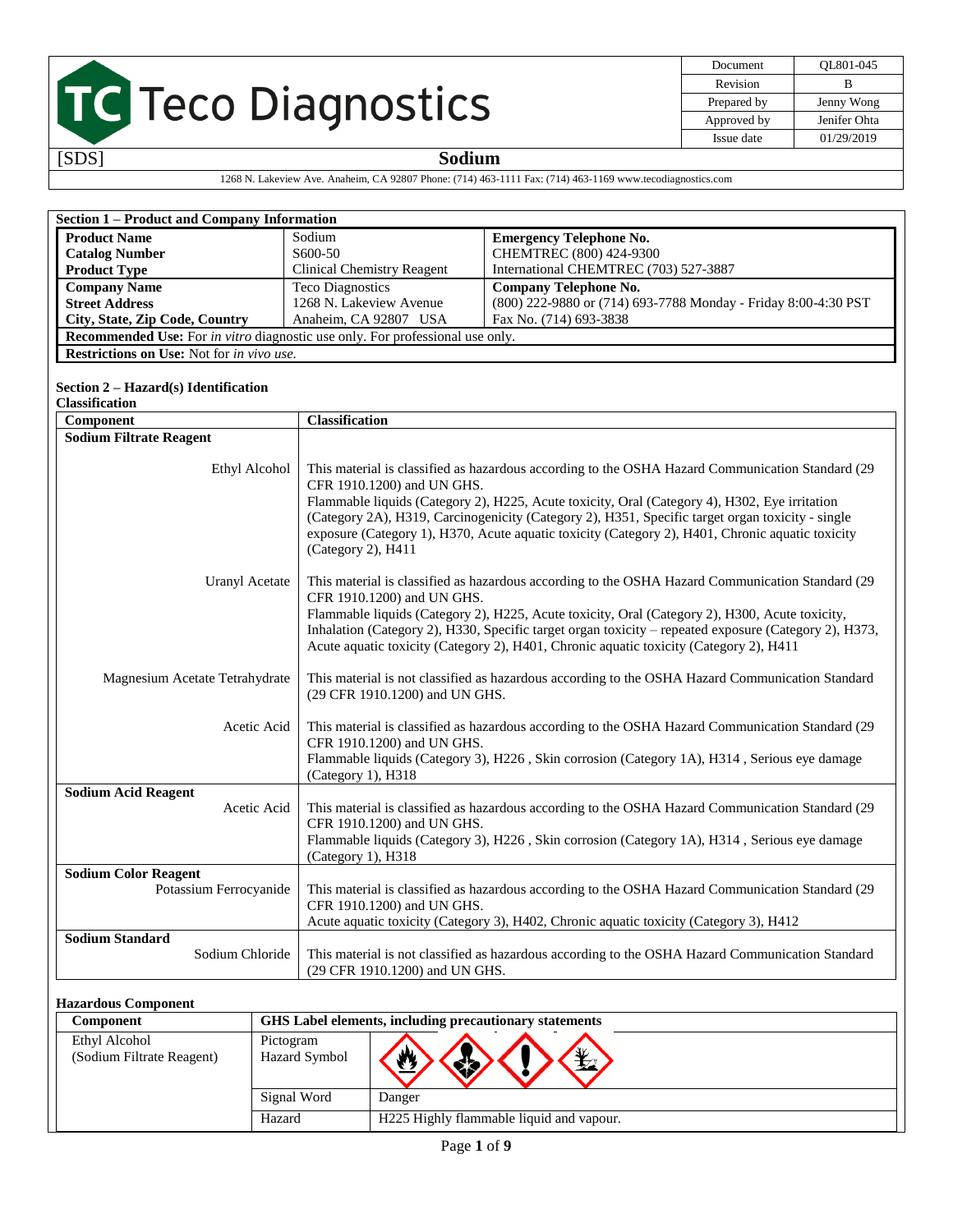

| Document    | OL801-045    |
|-------------|--------------|
| Revision    | в            |
| Prepared by | Jenny Wong   |
| Approved by | Jenifer Ohta |
| Issue date  | 01/29/2019   |

1268 N. Lakeview Ave. Anaheim, CA 92807 Phone: (714) 463-1111 Fax: (714) 463-1169 www.tecodiagnostics.com

| <b>Statements</b>                       | H302 Harmful if swallowed.                                                             |
|-----------------------------------------|----------------------------------------------------------------------------------------|
|                                         | H319 Causes serious eye irritation.                                                    |
|                                         | H351 Suspected of causing cancer.                                                      |
|                                         | H370 Causes damage to organs.                                                          |
|                                         | H411 Toxic to aquatic life with long lasting effects.                                  |
| Precautionary                           | P201 Obtain special instructions before use.                                           |
| <b>Statements</b>                       | P202 Do not handle until all safety precautions have been read and understood.         |
|                                         | P210 Keep away from heat/sparks/open flames/hot surfaces. No smoking.                  |
|                                         | P233 Keep container tightly closed.                                                    |
|                                         | P240 Ground/bond container and receiving equipment.                                    |
|                                         | P241 Use explosion-proof electrical/ventilating/lighting/equipment.                    |
|                                         | P242 Use only non-sparking tools.                                                      |
|                                         | P243 Take precautionary measures against static discharge.                             |
|                                         | P260 Do not breathe dust/fume/gas/mist/vapours/spray.                                  |
|                                         | P264 Wash skin thoroughly after handling.                                              |
|                                         | P270 Do not eat, drink or smoke when using this product.                               |
|                                         | P273 Avoid release to the environment.                                                 |
|                                         | P280 Wear protective gloves/ protective clothing/ eye protection/ face protection.     |
|                                         | P301 + P312 + P330 IF SWALLOWED: Call a POISON CENTER/doctor if you feel               |
|                                         | unwell. Rinse mouth.                                                                   |
|                                         | P303 + P361 + P353 IF ON SKIN (or hair): Take off immediately all contaminated         |
|                                         | clothing. Rinse skin with water/shower.                                                |
|                                         | P305 + P351 + P338 IF IN EYES: Rinse cautiously with water for several minutes.        |
|                                         | Remove contact lenses, if present and easy to do. Continue rinsing.                    |
|                                         | P307 + P311 IF exposed: Call a POISON CENTER or doctor/physician.                      |
|                                         | $P337 + P313$ If eye irritation persists: Get medical advice/ attention.               |
|                                         | $P370 + P378$ In case of fire: Use dry sand, dry chemical or alcohol-resistant foam to |
|                                         | extinguish.                                                                            |
|                                         | P391 Collect spillage.                                                                 |
|                                         | P403 + P235 Store in a well-ventilated place. Keep cool.                               |
|                                         | P405 Store locked up.                                                                  |
|                                         | P501 Dispose of contents/ container to an approved waste disposal plant.               |
| Hazards not Otherwise classified (HNOC) | None.                                                                                  |

| Component                                          |                            | GHS Label elements, including precautionary statements                                     |
|----------------------------------------------------|----------------------------|--------------------------------------------------------------------------------------------|
| <b>Uranyl Acetate</b><br>(Sodium Filtrate Reagent) | Pictogram<br>Hazard Symbol | ¥2<br>$\mathbb{R}$                                                                         |
|                                                    | Signal Word                | Danger                                                                                     |
|                                                    | Hazard                     | $H300 + H330$ Fatal if swallowed or if inhaled                                             |
|                                                    | <b>Statements</b>          | H373 May cause damage to organs through prolonged or repeated exposure.                    |
|                                                    |                            | H411 Toxic to aquatic life with long lasting effects.                                      |
|                                                    | Precautionary              | P260 Do not breathe dust/ fume/ gas/ mist/ vapours/ spray.                                 |
|                                                    | <b>Statements</b>          | P264 Wash skin thoroughly after handling.                                                  |
|                                                    |                            | P270 Do not eat, drink or smoke when using this product.                                   |
|                                                    |                            | P271 Use only outdoors or in a well-ventilated area.                                       |
|                                                    |                            | P273 Avoid release to the environment.                                                     |
|                                                    |                            | P284 Wear respiratory protection.                                                          |
|                                                    |                            | P301 + P310 IF SWALLOWED: Immediately call a POISON CENTER or                              |
|                                                    |                            | doctor/physician.                                                                          |
|                                                    |                            | P304 + P340 IF INHALED: Remove victim to fresh air and keep at rest in a position          |
|                                                    |                            | comfortable for breathing.                                                                 |
|                                                    |                            | P310 Immediately call a POISON CENTER or doctor/physician.                                 |
|                                                    |                            | P320 Specific treatment is urgent (see supplemental first aid instructions on this label). |
|                                                    |                            | P330 Rinse mouth.                                                                          |
|                                                    |                            | P391 Collect spillage.                                                                     |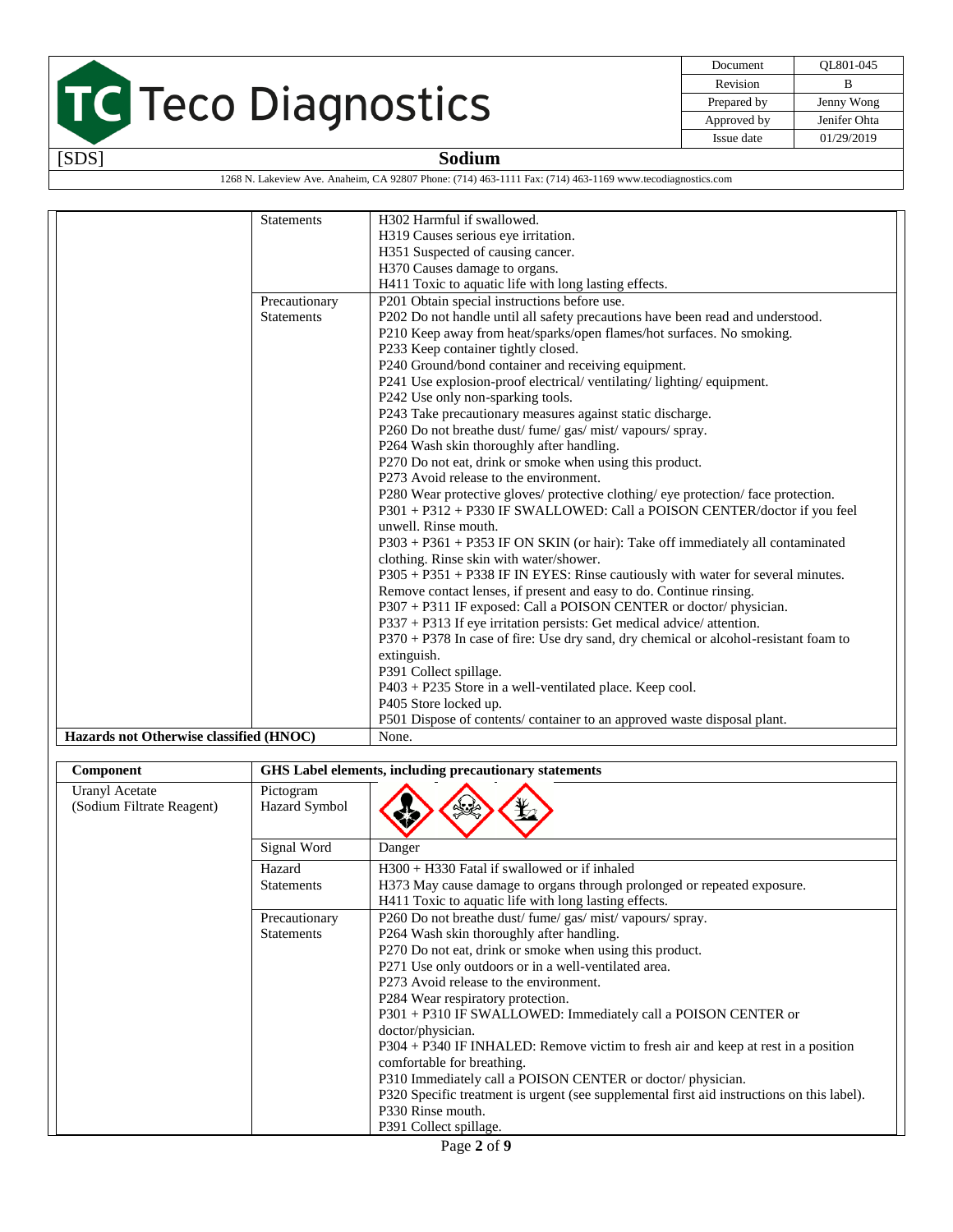[SDS] **Sodium**

| Document    | OL801-045    |
|-------------|--------------|
| Revision    | R            |
| Prepared by | Jenny Wong   |
| Approved by | Jenifer Ohta |
| Issue date  | 01/29/2019   |

| 1268 N. Lakeview Ave. Anaheim, CA 92807 Phone: (714) 463-1111 Fax: (714) 463-1169 www.tecodiagnostics.com |  |
|-----------------------------------------------------------------------------------------------------------|--|

|                                                                    |                             | P403 + P233 Store in a well-ventilated place. Keep container tightly closed.                                                                                                                                                                                                                                                                                                                                                                                                                                                                                                                                                                                                                                                                                                                                                                                                                                               |  |
|--------------------------------------------------------------------|-----------------------------|----------------------------------------------------------------------------------------------------------------------------------------------------------------------------------------------------------------------------------------------------------------------------------------------------------------------------------------------------------------------------------------------------------------------------------------------------------------------------------------------------------------------------------------------------------------------------------------------------------------------------------------------------------------------------------------------------------------------------------------------------------------------------------------------------------------------------------------------------------------------------------------------------------------------------|--|
|                                                                    |                             | P405 Store locked up.                                                                                                                                                                                                                                                                                                                                                                                                                                                                                                                                                                                                                                                                                                                                                                                                                                                                                                      |  |
|                                                                    |                             | P501 Dispose of contents/ container to an approved waste disposal plant.                                                                                                                                                                                                                                                                                                                                                                                                                                                                                                                                                                                                                                                                                                                                                                                                                                                   |  |
| Hazards not Otherwise classified (HNOC)                            |                             | Radioactive.                                                                                                                                                                                                                                                                                                                                                                                                                                                                                                                                                                                                                                                                                                                                                                                                                                                                                                               |  |
|                                                                    |                             |                                                                                                                                                                                                                                                                                                                                                                                                                                                                                                                                                                                                                                                                                                                                                                                                                                                                                                                            |  |
| Component                                                          |                             | GHS Label elements, including precautionary statements                                                                                                                                                                                                                                                                                                                                                                                                                                                                                                                                                                                                                                                                                                                                                                                                                                                                     |  |
| Pictogram<br>Acetic Acid<br>Hazard Symbol<br>(Sodium Acid Reagent) |                             |                                                                                                                                                                                                                                                                                                                                                                                                                                                                                                                                                                                                                                                                                                                                                                                                                                                                                                                            |  |
|                                                                    | Signal Word                 | Danger                                                                                                                                                                                                                                                                                                                                                                                                                                                                                                                                                                                                                                                                                                                                                                                                                                                                                                                     |  |
|                                                                    | Hazard<br><b>Statements</b> | H226 Flammable liquid and vapor.<br>H314 Causes severe skin burns and eye damage.<br>H318 Causes serious eye damage.                                                                                                                                                                                                                                                                                                                                                                                                                                                                                                                                                                                                                                                                                                                                                                                                       |  |
| Precautionary<br><b>Statements</b>                                 |                             | P210 Keep away from heat/sparks/open flames/hot surfaces. No smoking.<br>P233 Keep container tightly closed.<br>P240 Ground/bond container and receiving equipment.<br>P241 Use explosion-proof electrical/ventilating/lighting/equipment.<br>P242 Use only non-sparking tools.<br>P243 Take precautionary measures against static discharge.<br>P264 Wash skin thoroughly after handling.<br>Sigma-Aldrich - A6283 Page 2 of 9<br>P280 Wear protective gloves/ protective clothing/ eye protection/ face protection.<br>P301 + P330 + P331 IF SWALLOWED: Rinse mouth. Do NOT induce vomiting.<br>P303 + P361 + P353 IF ON SKIN (or hair): Remove/ Take off immediately all<br>contaminated<br>clothing. Rinse skin with water/shower.<br>P304 + P340 + P310 IF INHALED: Remove victim to fresh air and keep at rest in a<br>position comfortable for breathing. Immediately call a POISON CENTER or doctor/<br>physician. |  |
|                                                                    |                             | $P305 + P351 + P338 + P310$ IF IN EYES: Rinse cautiously with water for several<br>minutes. Remove contact lenses, if present and easy to do. Continue rinsing. Immediately<br>call a POISON CENTER/doctor.<br>P363 Wash contaminated clothing before reuse.<br>P370 + P378 In case of fire: Use dry sand, dry chemical or alcohol-resistant foam for<br>extinction.<br>$P403 + P235$ Store in a well-ventilated place. Keep cool.<br>P405 Store locked up.                                                                                                                                                                                                                                                                                                                                                                                                                                                                |  |
| Hazards not Otherwise classified (HNOC)                            |                             | P501 Dispose of contents/ container to an approved waste disposal plant.<br>Lachrymator                                                                                                                                                                                                                                                                                                                                                                                                                                                                                                                                                                                                                                                                                                                                                                                                                                    |  |
|                                                                    |                             |                                                                                                                                                                                                                                                                                                                                                                                                                                                                                                                                                                                                                                                                                                                                                                                                                                                                                                                            |  |

| Component                               |                      | <b>GHS</b> Label elements, including precautionary statements           |
|-----------------------------------------|----------------------|-------------------------------------------------------------------------|
| Potassium Ferrocyanide                  | Pictogram            | None                                                                    |
| (Sodium Color Reagent)                  | <b>Hazard Symbol</b> |                                                                         |
|                                         | Signal Word          | None                                                                    |
| Hazard                                  |                      | H412 Harmful to aquatic life with long lasting effects.                 |
| <b>Statements</b>                       |                      |                                                                         |
|                                         | Precautionary        | P273 Avoid release to the environment.                                  |
|                                         | <b>Statements</b>    | P501 Dispose of contents/container to an approved waste disposal plant. |
| Hazards not Otherwise classified (HNOC) |                      | Contact with acids liberates very toxic gas.                            |

| Section 3 – Composition/Information on Ingredients                                                 |  |                         |                 |  |  |
|----------------------------------------------------------------------------------------------------|--|-------------------------|-----------------|--|--|
| Chemical Concentration or % (Based on dried weight at time of impregnation)<br>Type<br>  Component |  |                         |                 |  |  |
| Mixture<br><b>Sodium Filtrate</b>                                                                  |  | 12.1 mM Uranyl Acetate  | $64 - 17 - 5$   |  |  |
| <b>Reagent</b>                                                                                     |  | 20 mM Magnesium Acetate | $6159 - 44 - 0$ |  |  |
|                                                                                                    |  | Ethyl Alcohol           | 16674-78-5      |  |  |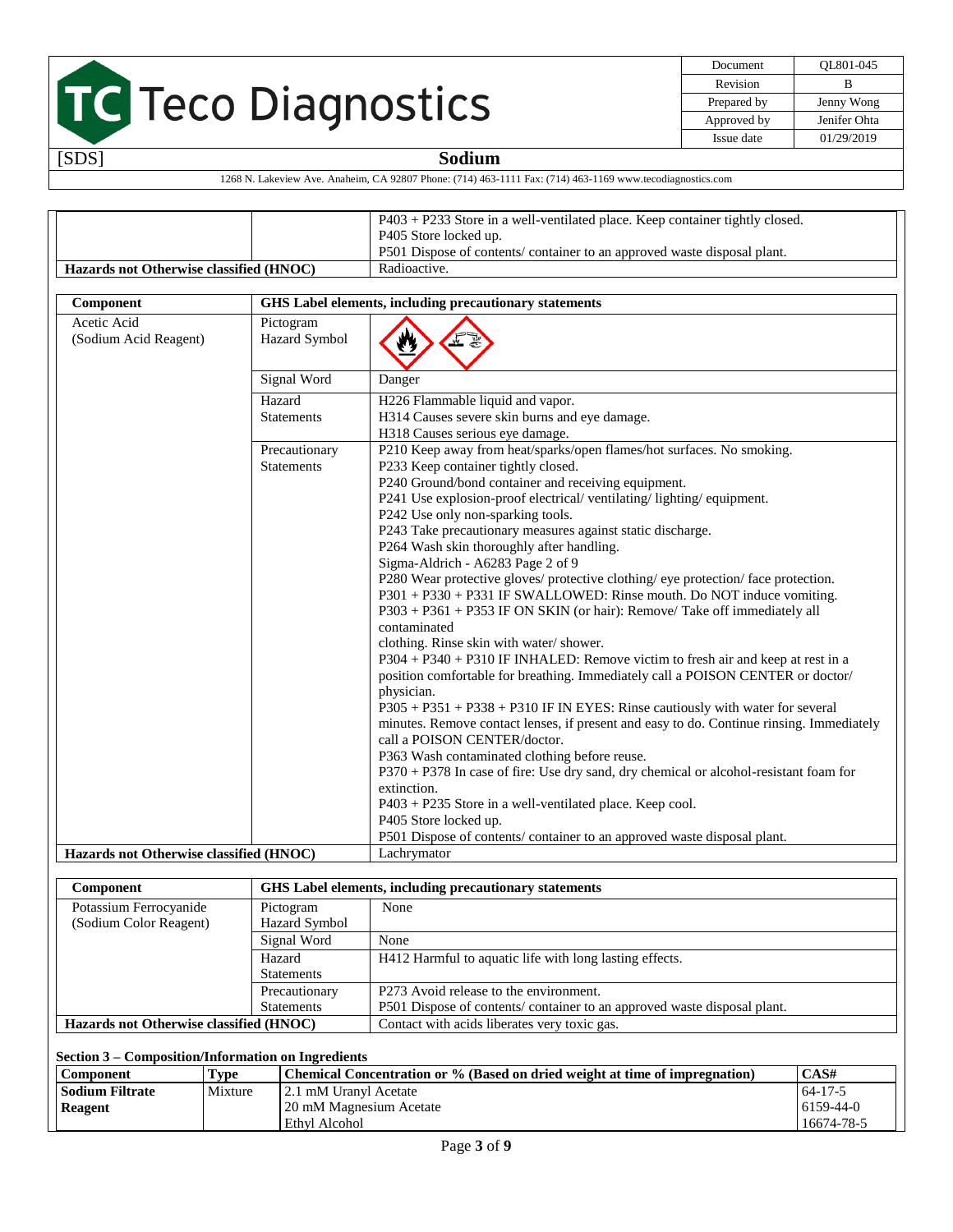| Document    | OL801-045    |
|-------------|--------------|
| Revision    | R            |
| Prepared by | Jenny Wong   |
| Approved by | Jenifer Ohta |
| Issue date  | 01/29/2019   |

#### [SDS] **Sodium**

#### 1268 N. Lakeview Ave. Anaheim, CA 92807 Phone: (714) 463-1111 Fax: (714) 463-1169 www.tecodiagnostics.com

|                                       |         | Acetic Acid<br>$164-19-7$ |            |
|---------------------------------------|---------|---------------------------|------------|
| Mixture<br><b>Sodium Acid Reagent</b> |         | Diluted Acetic Acid       | $164-19-7$ |
| <b>Sodium Color Reagent   Mixture</b> |         | l Potassium Ferrocvanide  | 14459-95-1 |
| <b>Sodium Standard</b>                | Mixture | 150 mEq/L Sodium Chloride | 7647-14-5  |

#### **Section 4 – First Aid Measures**

| <b>General Advice</b> | Consult a physician. Show this safety data sheet to the doctor in attendance. Move out of dangerous area.           |  |  |
|-----------------------|---------------------------------------------------------------------------------------------------------------------|--|--|
| <b>Ingestion</b>      | Do NOT induce vomiting. Never give anything by mouth to an unconscious person. Rinse mouth with water. Consult a    |  |  |
|                       | physician.                                                                                                          |  |  |
| <b>Inhalation</b>     | If breathed in, move person into fresh air. If not breathing, give artificial respiration. Consult a physician.     |  |  |
| <b>Skin Contact</b>   | Take off contaminated clothing and shoes immediately. Wash off with soap and plenty of water. Consult a physician.  |  |  |
| <b>Eve Contact</b>    | Rinse thoroughly with plenty of water for at least 15 minutes and consult a physician. Continue rinsing eyes during |  |  |
|                       | transport to hospital.                                                                                              |  |  |

#### **Section 5 – Fire-fighting Measures**

**Extinguishing Media**

Suitable: Dry powder. Dry sand. Unsuitable: Do NOT use water jet.

**Specific Hazards**

Carbon oxides, Uranium oxides

#### **Special protective equipment and advice for fire-fighters**

Wear self-contained breathing apparatus for firefighting if necessary.

#### **Section 6 – Accidental Release Measures**

**Personal precautions, protective equipment and emergency procedures**

Use personal protective equipment. Avoid dust formation. Avoid breathing vapors, mist or gas. Ensure adequate ventilation. Remove all sources of ignition. Avoid breathing dust. Evacuate personnel to safe areas. Beware of vapors accumulating to form explosive concentrations. Vapors can accumulate in low areas.

For personal protection see section 8.

#### **Environmental precautions**

Prevent further leakage or spillage if safe to do so. Do not let product enter drains. Discharge into the environment must be avoided.

#### **Methods and materials for containment and cleaning up**

Contain spillage, and then collect with non-combustible absorbent material, (e.g. sand, earth, diatomaceous earth, vermiculite) and place in container for disposal according to local / national regulations (see section 13).

#### **Section 7 – Handling and Storage**

**Handling**

Avoid contact with skin and eyes. Avoid formation of dust and aerosols. Further processing of solid materials may result in the formation of combustible dusts. The potential for combustible dust formation should be taken into consideration before additional processing occurs. Provide appropriate exhaust ventilation at places where dust is formed. Avoid inhalation of vapor or mist. Keep away from sources of ignition - No smoking. Take measures to prevent the buildup of electrostatic charge.

**Storage**

Store at 15-30ºC in the original container and protect from sunlight. Keep container tightly closed when not in use.

#### **Section 8 – Exposure Controls / Personal Protection**

|                      | Components with workplace control parameters |                                          |                                                   |  |  |
|----------------------|----------------------------------------------|------------------------------------------|---------------------------------------------------|--|--|
| <b>Chemical Name</b> | Value                                        | <b>Basis</b><br><b>Control Parameter</b> |                                                   |  |  |
| Ethyl Alcohol        | STEL                                         | $1000$ ppm                               | USA. ACGIH Threshold Limit Values (TLV).          |  |  |
| CAS# 16674-78-5      | <b>IDLH</b>                                  | $3300$ ppm                               | USA. NIOSH Recommended Exposure Limits            |  |  |
|                      | TWA                                          | $1000$ ppm                               | USA. NIOSH Recommended Exposure Limits            |  |  |
|                      | TWA                                          | 1900 mg/m <sup>3</sup>                   | USA. NIOSH Recommended Exposure Limits            |  |  |
| Uranyl Acetate       | <b>TWA</b>                                   | $0.2 \text{ mg/m}^3$                     | USA. ACGIH Threshold Limit Values (TLV).          |  |  |
| CAS# 6159-44-0       |                                              |                                          | Remarks Confirmed human carcinogen.               |  |  |
|                      | TWA                                          | $0.05 \text{ mg/m}^3$                    | USA, OSHA - TABLE Z-1 Limits for Air Contaminants |  |  |
|                      | <b>STEL</b>                                  | $0.6 \text{ mg/m}^3$                     | USA. ACGIH Threshold Limit Values (TLV)           |  |  |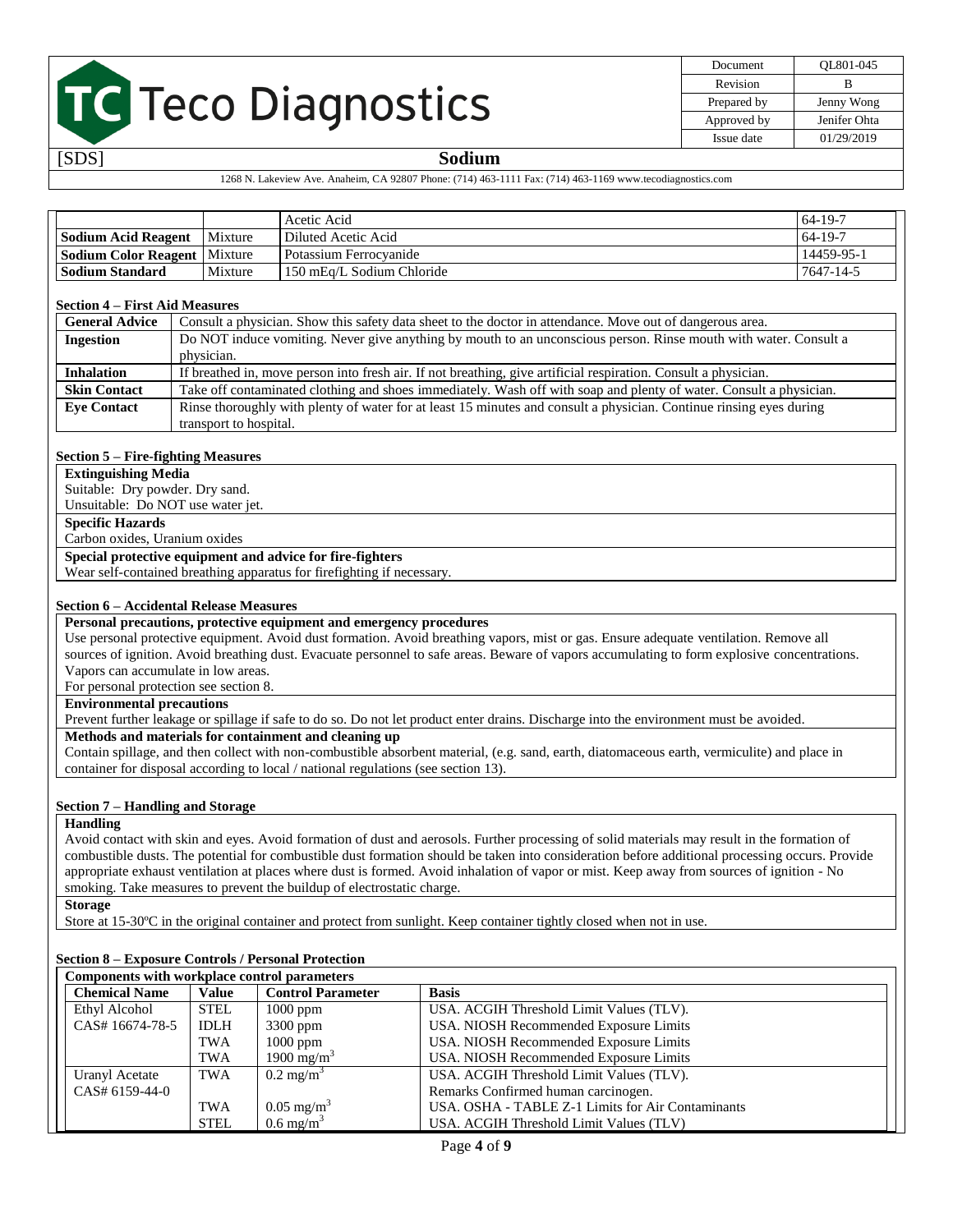| Document    | OL801-045    |
|-------------|--------------|
| Revision    | в            |
| Prepared by | Jenny Wong   |
| Approved by | Jenifer Ohta |
| Issue date  | 01/29/2019   |

### [SDS] **Sodium**

1268 N. Lakeview Ave. Anaheim, CA 92807 Phone: (714) 463-1111 Fax: (714) 463-1169 www.tecodiagnostics.com

|              |               |                              | Confirmed human carcinogen.                                                |
|--------------|---------------|------------------------------|----------------------------------------------------------------------------|
|              | <b>TWA</b>    | $0.05 \text{ mg/m}^3$        | USA. NIOSH Recommended Exposure Limits                                     |
| Acetic acid  | <b>TWA</b>    | $10$ ppm                     | USA. ACGIH Threshold Limit Values (TLV)                                    |
| CAS# 64-19-7 | <b>STEL</b>   | $15$ ppm                     | USA. ACGIH Threshold Limit Values (TLV)                                    |
|              | <b>TWA</b>    | 10 ppm/ 25 mg/m <sup>3</sup> | USA. NIOSH Recommended Exposure Limits                                     |
|              | <b>ST</b>     | 15 ppm/ 37 mg/m <sup>3</sup> | USA. NIOSH Recommended Exposure Limits                                     |
|              | <b>TWA</b>    | 10 ppm/ 25 mg/m <sup>3</sup> | USA. OSHA - TABLE Z-1 Limits for Air Contaminants                          |
|              | PEL           | 10 ppm/ 25 mg/m <sup>3</sup> | California permissible exposure limits for chemical contaminants (Title 8, |
|              |               |                              | Article 107)                                                               |
|              | <b>STEL</b>   | 15 ppm/ 37 mg/m <sup>3</sup> | California permissible exposure limits for chemical contaminants (Title 8, |
|              |               |                              | Article 107)                                                               |
|              | $\mathcal{C}$ | $40$ ppm                     | California permissible exposure limits for chemical contaminants (Title 8, |
|              |               |                              | Article 107)                                                               |

#### **Engineering Controls**

Handle in accordance with good industrial hygiene and safety practice. Wash hands before breaks and at the end of workday.

#### **Personal Protective Equipment**

| <b>Respiratory Protection</b> | Respiratory protective equipment is not required where adequately ventilated.       |
|-------------------------------|-------------------------------------------------------------------------------------|
| <b>Hand Protection</b>        | Wear chemical-resistant, impervious gloves                                          |
| <b>Eve Protection</b>         | Safety glasses with side shields recommended.                                       |
| <b>Protective Clothing</b>    | Wear a lab coat.                                                                    |
| Other protective equipment    | Ensure the eyewash station and/or safety shower/wash is located near the work area. |

#### **General Hygiene Measures**

Handle in accordance with good industrial hygiene practice. After handling the product, remove gloves using proper glove removal technique (without touching outer surface of glove), and dispose gloves according to applicable laws and good laboratory practices. Wash hands thoroughly. Also wash hands before eating, smoking, using the lavatory, and at end of the work period.

#### **Section 9 – Physical and Chemical Properties**

| Appearance                                          | Sodium Filtrate Reagent: Clear colorless liquid                        |
|-----------------------------------------------------|------------------------------------------------------------------------|
|                                                     | Sodium Acid Reagent: Clear colorless liquid                            |
|                                                     | Sodium Color Reagent: Clear colorless liquid                           |
|                                                     | Sodium Standard: Clear colorless liquid                                |
| Odor                                                | N/A                                                                    |
| <b>Odor threshold</b>                               | N/A                                                                    |
| pH                                                  | N/A                                                                    |
| Melting point / freezing point                      | N/A                                                                    |
| Initial boiling point and boiling range             | N/A                                                                    |
| <b>Flash point</b>                                  | N/A                                                                    |
| <b>Evaporation rate</b>                             | N/A                                                                    |
| <b>Flammability</b>                                 | N/A                                                                    |
| <b>Upper/lower flammability or explosion limits</b> | N/A                                                                    |
| Vapor pressure                                      | N/A                                                                    |
| Vapor density                                       | N/A                                                                    |
| <b>Relative density</b>                             | N/A                                                                    |
| <b>Solubility</b>                                   | N/A                                                                    |
| Partition coefficient: n-octanol/water              | N/A                                                                    |
| <b>Auto-ignition Temperature</b>                    | N/A                                                                    |
| <b>Decomposition Temperature</b>                    | N/A                                                                    |
| <b>Viscosity</b>                                    | N/A                                                                    |
|                                                     |                                                                        |
| Section 10 – Stability and Reactivity.              |                                                                        |
| <b>Reactivity</b>                                   | Reacts with serum                                                      |
| <b>Chemical stability</b>                           | Stable under recommended storage conditions as indicated in section 7. |
| <b>Possibility of hazardous reactions</b>           | No data available                                                      |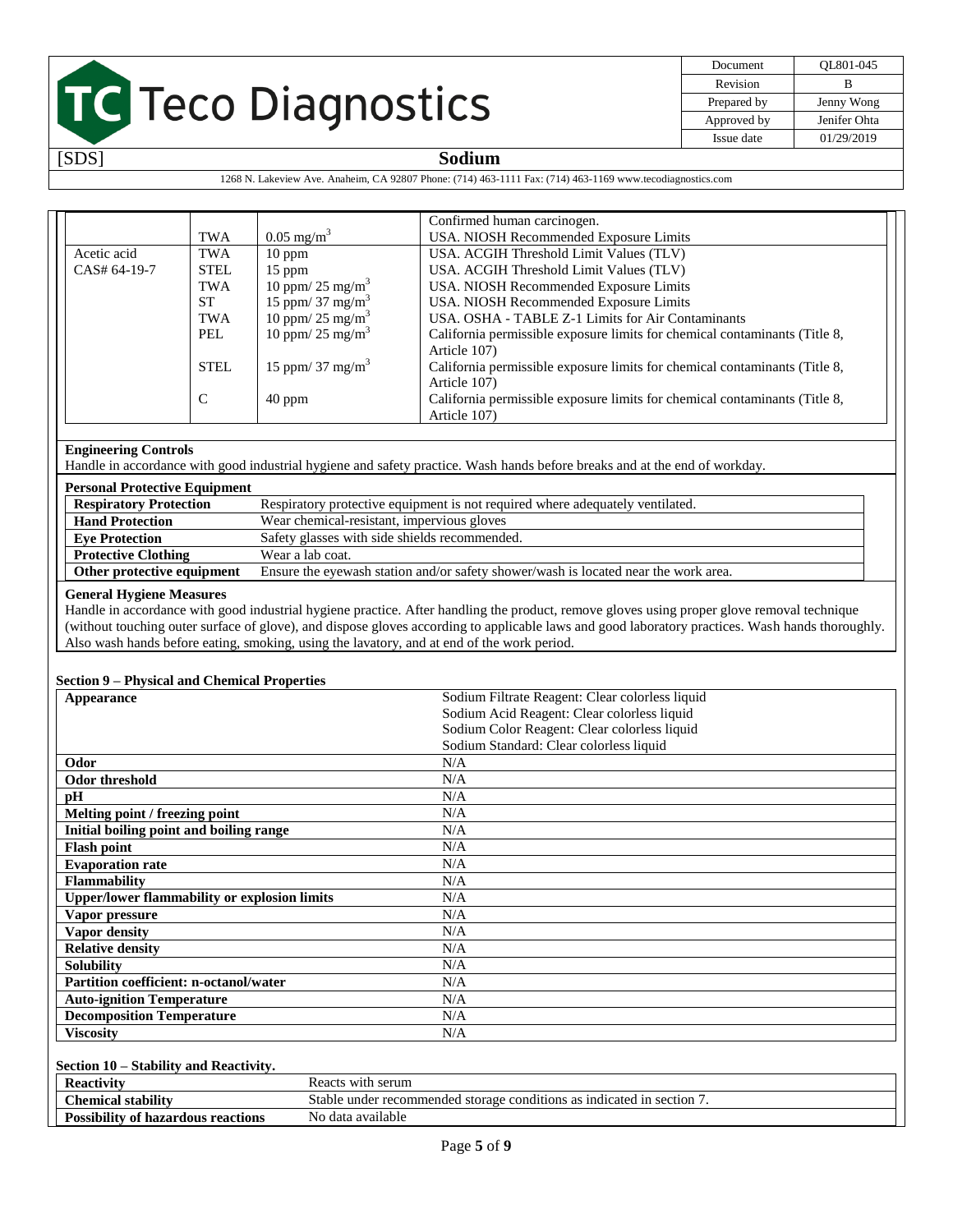| Document    | OL801-045    |
|-------------|--------------|
| Revision    | R            |
| Prepared by | Jenny Wong   |
| Approved by | Jenifer Ohta |
| Issue date  | 01/29/2019   |

|                                                                          |                                         |                                                                                                           |                                   |                                                                                                                | $i$ approved by | venner oma |
|--------------------------------------------------------------------------|-----------------------------------------|-----------------------------------------------------------------------------------------------------------|-----------------------------------|----------------------------------------------------------------------------------------------------------------|-----------------|------------|
|                                                                          |                                         |                                                                                                           |                                   |                                                                                                                | Issue date      | 01/29/2019 |
| [SDS]                                                                    |                                         |                                                                                                           | Sodium                            |                                                                                                                |                 |            |
|                                                                          |                                         | 1268 N. Lakeview Ave. Anaheim, CA 92807 Phone: (714) 463-1111 Fax: (714) 463-1169 www.tecodiagnostics.com |                                   |                                                                                                                |                 |            |
|                                                                          |                                         |                                                                                                           |                                   |                                                                                                                |                 |            |
| <b>Conditions to avoid</b>                                               |                                         | Avoid high temperature, high humidity, moisture                                                           |                                   |                                                                                                                |                 |            |
| <b>Incompatible materials</b>                                            |                                         | Ammonia, Strong oxidizing agents, Soluble carbonates and phosphates, Hydroxides, Metals,                  |                                   |                                                                                                                |                 |            |
|                                                                          |                                         | Peroxides, permanganates, e.g. potassium permanganate, Amines, Alcohols, Acids.                           |                                   |                                                                                                                |                 |            |
|                                                                          | <b>Hazardous decomposition products</b> | Hazardous decomposition products formed under fire conditions. - Hydrogen chloride gas, Sodium            |                                   |                                                                                                                |                 |            |
|                                                                          |                                         | oxides, Carbon oxides, Nitrogen oxides (NOx), Potassium oxides, Iron oxides, Hydrogen cyanide             |                                   |                                                                                                                |                 |            |
|                                                                          |                                         | (hydrocyanic acid), Magnesium oxide                                                                       |                                   |                                                                                                                |                 |            |
|                                                                          |                                         |                                                                                                           |                                   |                                                                                                                |                 |            |
| Section 11 - Toxicological Information<br><b>Route of Entry/Exposure</b> |                                         | Skin contact, eye contact                                                                                 |                                   |                                                                                                                |                 |            |
| <b>Effects of acute exposure</b>                                         |                                         |                                                                                                           |                                   |                                                                                                                |                 |            |
| <b>Skin contact</b>                                                      |                                         | May cause irritation.                                                                                     |                                   |                                                                                                                |                 |            |
| Eye contact                                                              |                                         | May cause irritation.                                                                                     |                                   |                                                                                                                |                 |            |
| <b>Ingestion</b>                                                         |                                         | May be harmful if ingested. May irritate mucous membranes and upper respiratory tract.                    |                                   |                                                                                                                |                 |            |
| <b>Inhalation</b>                                                        |                                         | May cause irritation to mucous membranes and upper respiratory tract.                                     |                                   |                                                                                                                |                 |            |
| <b>Effects of chronic exposure</b>                                       |                                         | No information available                                                                                  |                                   |                                                                                                                |                 |            |
| <b>Toxicity:</b>                                                         |                                         |                                                                                                           |                                   |                                                                                                                |                 |            |
| Component                                                                | <b>Chemical</b>                         | <b>Acute Toxicity</b>                                                                                     | <b>Chronic</b><br><b>Toxicity</b> | <b>Other Information</b>                                                                                       |                 |            |
| Sodium                                                                   | Ethyl                                   | No data available                                                                                         | N <sub>o</sub>                    | <b>RTECS:</b> Not available                                                                                    |                 |            |
| Filtrate                                                                 | Alcohol                                 |                                                                                                           | information                       | Contact with eyes can cause:, Redness, Blurred vision,                                                         |                 |            |
| Reagent                                                                  |                                         |                                                                                                           | available                         | Provokes tears., Prolonged or repeated contact with skin                                                       |                 |            |
|                                                                          |                                         |                                                                                                           |                                   | may cause:, defatting, Dermatitis, Vomiting, Weakness,<br>Confusion., Drowsiness, Unconsciousness, Convulsions |                 |            |
|                                                                          |                                         |                                                                                                           |                                   | Stomach - Irregularities - Based on Human Evidence                                                             |                 |            |
|                                                                          |                                         |                                                                                                           |                                   | Kidney - Irregularities - Based on Human Evidence                                                              |                 |            |
| Sodium                                                                   | Uranyl                                  | LD50 Oral $-$ rat $-$ 204 mg/kg                                                                           | N <sub>0</sub>                    | <b>RTECS:</b> Not available                                                                                    |                 |            |
| Filtrate                                                                 | Acetate                                 | Remarks: Behavioral: Tremor. Skin and                                                                     | information                       |                                                                                                                |                 |            |
| Reagent                                                                  |                                         | Appendages: Other: Hair. Nutritional                                                                      | available                         | Conjunctivitis., Blood disorders, Symptoms may be                                                              |                 |            |
|                                                                          |                                         | and Gross Metabolic: Changes in: Body                                                                     |                                   | delayed., To the best of our knowledge, the chemical,                                                          |                 |            |
|                                                                          |                                         | temperature decrease.                                                                                     |                                   | physical, and toxicological properties have not been                                                           |                 |            |
|                                                                          |                                         | Dermal: no data available<br>LD50 Subcutaneous $-$ rat $-8.300$ mg/kg                                     |                                   | thoroughly investigated.                                                                                       |                 |            |
|                                                                          |                                         | Remarks: Behavioral: Tremor. Skin and                                                                     |                                   |                                                                                                                |                 |            |
|                                                                          |                                         | Appendages: Other: Hair. Nutritional                                                                      |                                   |                                                                                                                |                 |            |
|                                                                          |                                         | and Gross Metabolic: Changes in: Body                                                                     |                                   |                                                                                                                |                 |            |
|                                                                          |                                         | temperature decrease.                                                                                     |                                   |                                                                                                                |                 |            |
|                                                                          |                                         |                                                                                                           |                                   |                                                                                                                |                 |            |
| Sodium                                                                   | Magnesium                               | LD50 Intravenous - Mouse - 111 mg/kg                                                                      | No                                | RTECS: AI5600000                                                                                               |                 |            |
| Filtrate<br>Reagent                                                      | Acetate<br>Tetrahydrate                 |                                                                                                           | information<br>available          | To the best of our knowledge, the chemical, physical, and<br>toxicological properties have not been thoroughly |                 |            |
|                                                                          |                                         |                                                                                                           |                                   | investigated.                                                                                                  |                 |            |
|                                                                          |                                         |                                                                                                           |                                   | Stomach - Irregularities - Based on Human Evidence                                                             |                 |            |
|                                                                          |                                         |                                                                                                           |                                   | Stomach - Irregularities - Based on Human Evidence                                                             |                 |            |
| Sodium                                                                   | Acetic acid                             | LD50 Oral - Rat - 3,310 mg/kg                                                                             | N <sub>o</sub>                    | <b>RTECS: AF1225000</b>                                                                                        |                 |            |
| Filtrate                                                                 |                                         | LC50 Inhalation - Mouse - 1 h - 5620                                                                      | information                       | Material is extremely destructive to tissue of the mucous                                                      |                 |            |
| Reagent,                                                                 |                                         | ppm                                                                                                       | available                         | membranes and upper respiratory tract, eyes, and skin.,                                                        |                 |            |
| Sodium Acid                                                              |                                         | Remarks: Sense Organs and Special                                                                         |                                   | spasm, inflammation and edema of the larynx, spasm,                                                            |                 |            |
| Reagent                                                                  |                                         | Senses (Nose, Eye, Ear, and Taste): Eye:<br>Conjunctive irritation. Sense Organs                          |                                   | inflammation and edema of the bronchi, pneumonitis,<br>pulmonary edema,                                        |                 |            |
|                                                                          |                                         | and Special Senses (Nose, Eye, Ear, and                                                                   |                                   | burning sensation, Cough, wheezing, laryngitis, Shortness                                                      |                 |            |
|                                                                          |                                         | Taste): Eye: Other. Blood: Other                                                                          |                                   | of breath, Headache, Nausea, Vomiting, Ingestion or                                                            |                 |            |
|                                                                          |                                         | changes.                                                                                                  |                                   | inhalation of concentrated acetic acid causes damage to                                                        |                 |            |

hematuria,

tissues of the respiratory and digestive tracts. Symptoms include: hematemesis, bloody diarrhea, edema and/or perforation of the esophagus and pylorus, pancreatitis,

LC50 Inhalation - Rat - 4 h - 11.4 mg/l LD50 Dermal - Rabbit - 1,112 mg/kg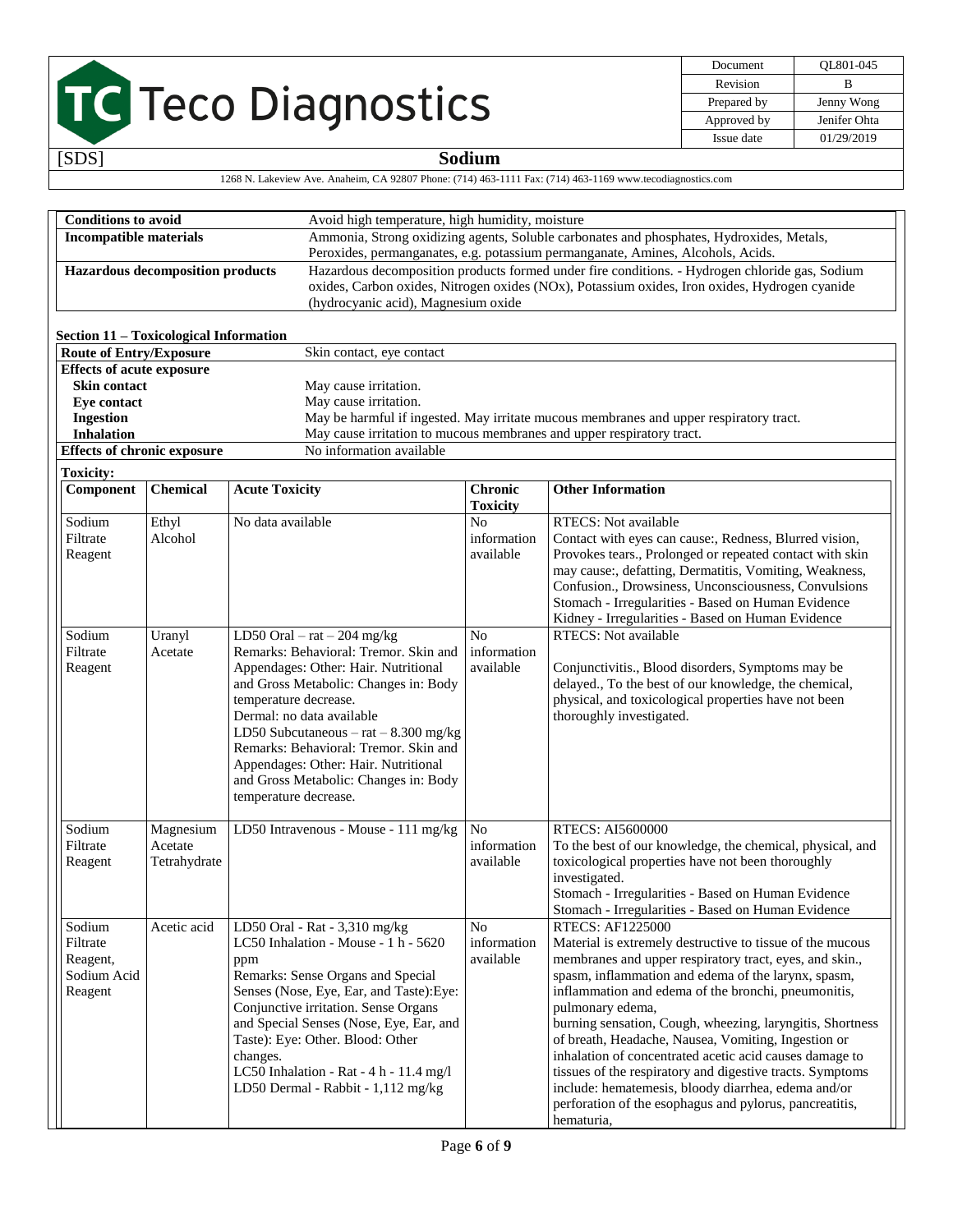

| Document    | OL801-045    |
|-------------|--------------|
| Revision    | R            |
| Prepared by | Jenny Wong   |
| Approved by | Jenifer Ohta |
| Issue date  | 01/29/2019   |

1268 N. Lakeview Ave. Anaheim, CA 92807 Phone: (714) 463-1111 Fax: (714) 463-1169 www.tecodiagnostics.com

|              |                                                                                                                             |                                                                                                |                | anuria, uremia, albuminuria, hemolysis, convulsions,                                                                         |  |
|--------------|-----------------------------------------------------------------------------------------------------------------------------|------------------------------------------------------------------------------------------------|----------------|------------------------------------------------------------------------------------------------------------------------------|--|
|              |                                                                                                                             |                                                                                                |                | bronchitis, pulmonary edema, pneumonia, cardiovascular                                                                       |  |
|              |                                                                                                                             |                                                                                                |                | collapse,                                                                                                                    |  |
|              |                                                                                                                             |                                                                                                |                | shock, and death. Direct contact or exposure to high                                                                         |  |
|              |                                                                                                                             |                                                                                                |                | concentrations of vapor with skin or eyes can cause:                                                                         |  |
|              |                                                                                                                             |                                                                                                |                | erythema, blisters, tissue destruction with slow healing,                                                                    |  |
|              |                                                                                                                             |                                                                                                |                | skin blackening, hyperkeratosis, fissures, corneal erosion,                                                                  |  |
|              |                                                                                                                             |                                                                                                |                | opacification, iritis, conjunctivitis, and possible blindness.,                                                              |  |
|              |                                                                                                                             |                                                                                                |                | To the best of our knowledge, the chemical, physical, and                                                                    |  |
|              |                                                                                                                             |                                                                                                |                | toxicological                                                                                                                |  |
|              |                                                                                                                             |                                                                                                |                | properties have not been thoroughly investigated.                                                                            |  |
|              |                                                                                                                             |                                                                                                |                | Stomach - Irregularities - Based on Human Evidence                                                                           |  |
|              |                                                                                                                             |                                                                                                |                | Stomach - Irregularities - Based on Human Evidence                                                                           |  |
| Sodium       | Potassium                                                                                                                   | LD50 Oral - Rat - 3,613 mg/kg                                                                  | N <sub>0</sub> | RTECS: Not available                                                                                                         |  |
| Color        | Ferrocyanide                                                                                                                |                                                                                                | information    | May cause cyanosis.                                                                                                          |  |
| Reagent      |                                                                                                                             |                                                                                                | available      | Stomach - Irregularities - Based on Human Evidence                                                                           |  |
|              |                                                                                                                             |                                                                                                |                | Stomach - Irregularities - Based on Human Evidence                                                                           |  |
| Sodium       | Sodium<br>RTECS: VZ4725000<br>No<br>LD50 Oral - Rat - 3,550 mg/kg                                                           |                                                                                                |                |                                                                                                                              |  |
| Standard     | LC50 Inhalation - Rat - 1 h - $> 42,000$<br>Chloride<br>information<br>Vomiting, Diarrhoea, Dehydration and congestion may  |                                                                                                |                |                                                                                                                              |  |
|              |                                                                                                                             | mg/m3                                                                                          | available      | occur in internal organs. Hypertonic salt solutions can                                                                      |  |
|              |                                                                                                                             | LD50 Dermal - Rabbit - > 10,000                                                                |                | produce                                                                                                                      |  |
|              |                                                                                                                             | mg/kg                                                                                          |                | inflammatory reactions in the gastrointestinal tract., To the                                                                |  |
|              |                                                                                                                             |                                                                                                |                | best of our knowledge, the chemical, physical, and                                                                           |  |
|              |                                                                                                                             |                                                                                                |                | toxicological properties have not been thoroughly                                                                            |  |
|              |                                                                                                                             |                                                                                                |                | investigated., Nausea                                                                                                        |  |
|              |                                                                                                                             | Carcinogenicity: Contains a radioactive isotope which may produce cancer and genetic mutation. |                |                                                                                                                              |  |
| <b>IARC</b>  |                                                                                                                             |                                                                                                |                | No component present at levels greater than or equal to 0.1% is identified as a carcinogen or potential carcinogen by IARC.  |  |
| <b>ACGIH</b> |                                                                                                                             |                                                                                                |                | No component present at levels greater than or equal to 0.1% is identified as a carcinogen or potential carcinogen by ACGIH. |  |
| <b>NTP</b>   |                                                                                                                             |                                                                                                |                | No component present at levels greater than or equal to 0.1% is identified as a carcinogen or potential carcinogen by NTP.   |  |
| <b>OSHA</b>  | No component present at levels greater than or equal to 0.1% is identified as a carcinogen or potential carcinogen by OSHA. |                                                                                                |                |                                                                                                                              |  |
|              | To the best of our knowledge, the chemical, physical and toxicological properties have not been thoroughly investigated.    |                                                                                                |                |                                                                                                                              |  |

#### **Section 12 – Ecological Information**

| <b>Ecotoxicity</b>                   |                 |                                                         |                                                  |
|--------------------------------------|-----------------|---------------------------------------------------------|--------------------------------------------------|
| Component                            | <b>Chemical</b> | <b>Toxicity to fish mortality</b>                       | Toxicity to daphnia and other aquatic            |
|                                      |                 |                                                         | invertebrates                                    |
| Sodium Filtrate                      |                 | Ethyl Alcohol   No data available                       | No data available                                |
| Reagent                              |                 |                                                         |                                                  |
| Sodium Filtrate                      | Uranyl          | No data available                                       | No data available                                |
| Reagent                              | Acetate         |                                                         |                                                  |
| Sodium Filtrate                      | Magnesium       | No data available                                       | No data available                                |
| Reagent                              | Acetate         |                                                         |                                                  |
|                                      | Tetrahydrate    |                                                         |                                                  |
| Sodium Filtrate                      | Acetic acid     | semi-static test LC50 - Oncorhynchus mykiss (rainbow    | EC50 - Daphnia magna (Water flea) - $>$ 300.82   |
| Reagent,                             |                 | trout) - $> 1,000$ mg/l -                               | mg/l - 48 h                                      |
| Sodium Acid                          |                 | 96 h                                                    | (OECD Test Guideline 202)                        |
| Reagent                              |                 | (OECD Test Guideline 203)                               |                                                  |
| Sodium Color                         | Potassium       | No data available                                       | $EC50$ - Daphnia (water flea) - 32 mg/l - 48 h   |
| Reagent                              | Ferrocyanide    |                                                         | Remarks: anhydrous                               |
| Sodium                               | Sodium          | LC50 - Lepomis macrochirus (Bluegill) - 5,840 mg/l - 96 | NOEC - Daphnia (water flea) - 1,500 mg/l - 7 d   |
| Standard                             | Chloride        | h                                                       | LC50 - Daphnia magna (Water flea) - 1,661 mg/l - |
|                                      |                 |                                                         | 48 h                                             |
| <b>Persistence and degradability</b> |                 |                                                         |                                                  |
| No information available             |                 |                                                         |                                                  |
| <b>Bio-accumulative potential</b>    |                 |                                                         |                                                  |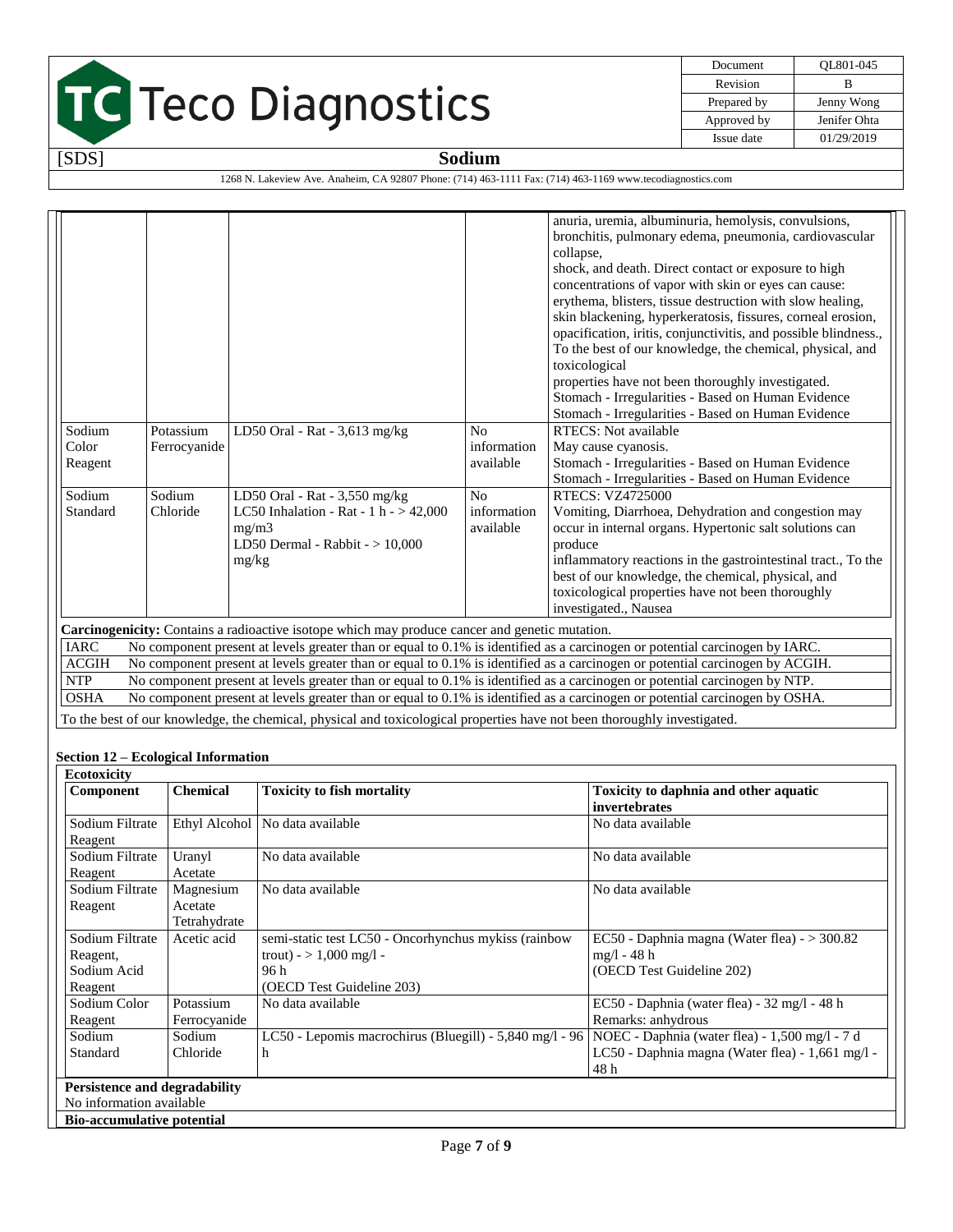| Document    | OL801-045    |
|-------------|--------------|
| Revision    | R            |
| Prepared by | Jenny Wong   |
| Approved by | Jenifer Ohta |
| Issue date  | 01/29/2019   |

### [SDS] **Sodium**

1268 N. Lakeview Ave. Anaheim, CA 92807 Phone: (714) 463-1111 Fax: (714) 463-1169 www.tecodiagnostics.com

| No information available                                  |                                                                                                                                             |  |  |
|-----------------------------------------------------------|---------------------------------------------------------------------------------------------------------------------------------------------|--|--|
| <b>Mobility</b> in soil                                   |                                                                                                                                             |  |  |
| No information available                                  |                                                                                                                                             |  |  |
| <b>Other adverse effects</b>                              |                                                                                                                                             |  |  |
| No information available                                  |                                                                                                                                             |  |  |
| <b>Water hazard class</b>                                 |                                                                                                                                             |  |  |
| No information available                                  |                                                                                                                                             |  |  |
|                                                           |                                                                                                                                             |  |  |
| <b>Section 13 – Disposal Considerations</b>               |                                                                                                                                             |  |  |
| Waste residues and methods of disposal                    |                                                                                                                                             |  |  |
|                                                           | This product has to be disposed in accordance with applicable regional, national and local laws and regulations. Surplus and non-recyclable |  |  |
|                                                           | components should be taken to a licensed waste disposal contractor for disposal.                                                            |  |  |
| <b>Contaminated Packaging</b>                             |                                                                                                                                             |  |  |
|                                                           | Waste packaging should be recycled; however, since empty containers may retain some product residues, they should be taken to an approved   |  |  |
|                                                           | waste handling site or given to a licensed waste disposal contractor for recycling or disposal, if recycling is not possible.               |  |  |
|                                                           |                                                                                                                                             |  |  |
| <b>Section 14 - Transport Information</b>                 |                                                                                                                                             |  |  |
| <b>Component: Sodium Filtrate Reagent - Ethyl Alcohol</b> |                                                                                                                                             |  |  |
| <b>UN Number</b>                                          | 1170                                                                                                                                        |  |  |
| <b>UN Proper shipping name</b>                            | Ethanol                                                                                                                                     |  |  |
| <b>Transport hazard class</b>                             | 3                                                                                                                                           |  |  |
| <b>Packing group</b>                                      | $\overline{\mathbf{H}}$                                                                                                                     |  |  |
| Environmental hazard                                      | No information available                                                                                                                    |  |  |
|                                                           | Transport in bulk according to Annex II of MARPOL 73/78 and the IBC Code<br>Not applicable                                                  |  |  |
| DOT (USA)                                                 | UN number: 1170 Class: 3 Packing group: II                                                                                                  |  |  |
|                                                           | Proper shipping name: Ethanol                                                                                                               |  |  |
|                                                           | Reportable Quantity (RQ):                                                                                                                   |  |  |
|                                                           | Poison Inhalation Hazard: No                                                                                                                |  |  |
| <b>IMDG</b>                                               | UN number: 1170 Class: 3 Packing group: II EMS-No: F-E, S-D                                                                                 |  |  |
|                                                           | Proper shipping name: ETHANOL                                                                                                               |  |  |
| <b>IATA</b>                                               | UN number: 1170 Class: 3 Packing group: II                                                                                                  |  |  |
|                                                           | Proper shipping name: Ethanol                                                                                                               |  |  |
| <b>Special precautions</b>                                | None                                                                                                                                        |  |  |
|                                                           |                                                                                                                                             |  |  |
| Component: Sodium Filtrate Reagent - Uranyl Acetate       |                                                                                                                                             |  |  |
| <b>UN Number</b>                                          | To be determined on a case by case basis.                                                                                                   |  |  |
| <b>UN Proper shipping name</b>                            | To be determined on a case by case basis.                                                                                                   |  |  |
| <b>Transport hazard class</b>                             | To be determined on a case by case basis.                                                                                                   |  |  |
| <b>Packing group</b>                                      | To be determined on a case by case basis.                                                                                                   |  |  |
| <b>Environmental hazard</b>                               | To be determined on a case by case basis.                                                                                                   |  |  |
|                                                           | Transport in bulk according to Annex II of MARPOL 73/78 and the IBC Code<br>Not applicable                                                  |  |  |
| DOT (USA)                                                 |                                                                                                                                             |  |  |
|                                                           | To be determined on a case by case basis.                                                                                                   |  |  |
| <b>IMDG</b><br><b>IATA</b>                                | To be determined on a case by case basis.<br>To be determined on a case by case basis.                                                      |  |  |
|                                                           | None                                                                                                                                        |  |  |
| <b>Special precautions</b>                                |                                                                                                                                             |  |  |
|                                                           |                                                                                                                                             |  |  |
| <b>Component: Acetate Buffer - Acetic Acid</b>            |                                                                                                                                             |  |  |
| <b>UN Number</b>                                          | 2789                                                                                                                                        |  |  |
| <b>UN Proper shipping name</b>                            | Acetic acid, glacial                                                                                                                        |  |  |
| <b>Transport hazard class</b>                             | 8(3)                                                                                                                                        |  |  |
| <b>Packing group</b>                                      | $\mathbf{I}$                                                                                                                                |  |  |
| <b>Environmental hazard</b><br>No information available   |                                                                                                                                             |  |  |
|                                                           | Transport in bulk according to Annex II of MARPOL 73/78 and the IBC Code<br>Not applicable                                                  |  |  |
| DOT (USA)                                                 | UN number: 2789 Class: 8 (3) Packing group: II                                                                                              |  |  |
|                                                           | Proper shipping name: Acetic acid, glacial                                                                                                  |  |  |